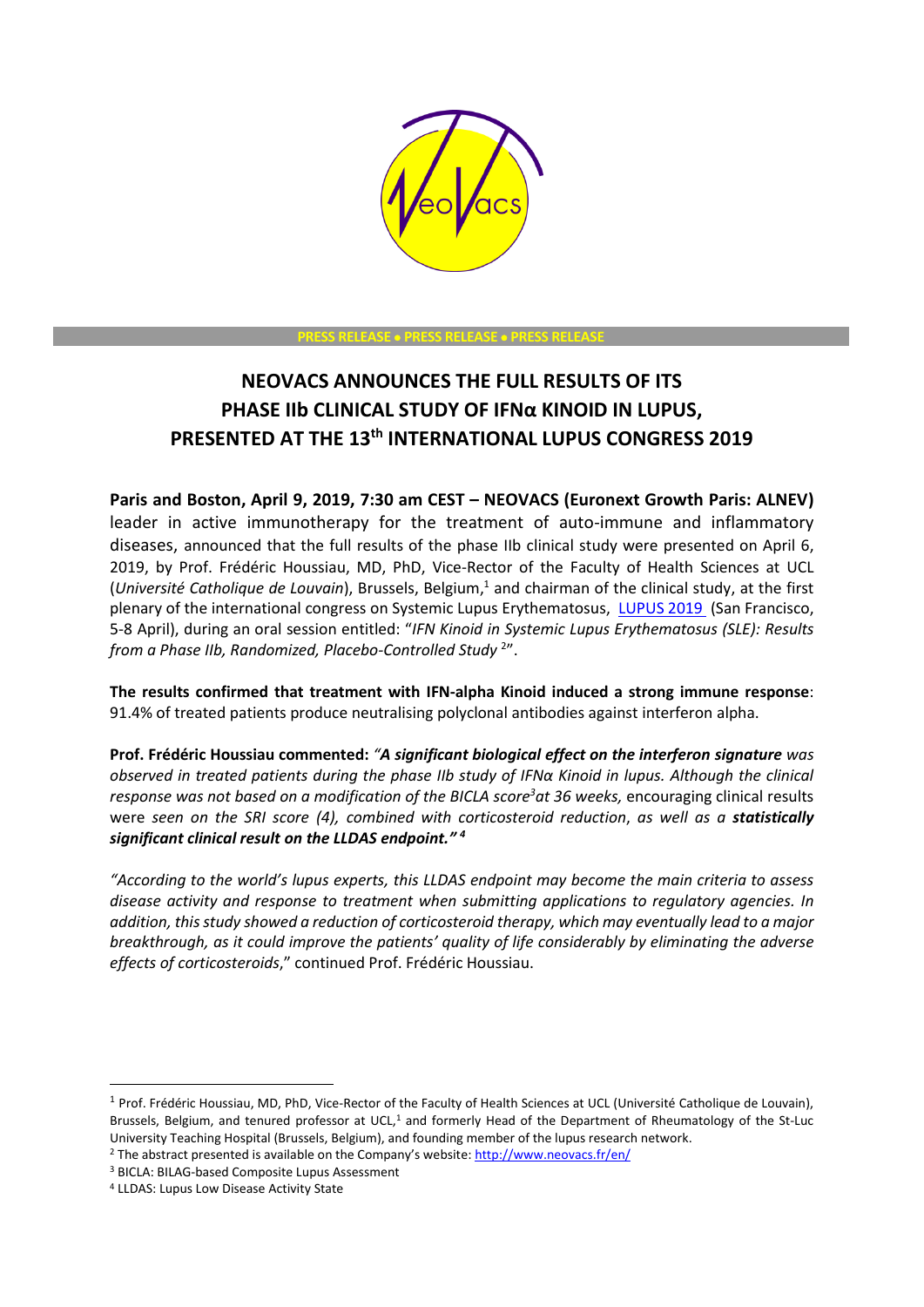# **This study also showed:**

- A statistical trend observed on the SRI-4 clinical score,<sup>5</sup> with corticosteroid reduction to  $\leq$ 5 or 7.5 mg/day (p=0.07), which became **statistically significant (p=0.04) in the subgroup of patients who developed neutralising antibodies against interferon alpha;**
- **A statistically significant clinical response (p=0.0022**) **based on the LLDAS score**, with 52.9% responders in the treated group, versus 29.8% in the placebo group, i.e. a 23% difference;
- **A marked difference in corticosteroid intake**, i.e. 7.1 mg in the placebo group, versus 5.4 mg in the group of patients treated with IFN $\alpha$  Kinoid, at 36 weeks;
- **A statistical trend on the improvement of fatigue in patients treated with IFN-alpha Kinoid (p=0.068).** Fatigue is frequently reported in most chronic conditions. It affects almost 9 in 10 lupus patients. When lupus is active, fatigue is directly associated with the disease;
- **Good tolerance of IFNα Kinoid.** Serious adverse effects were more frequent in the placebo group (13%) than in the group treated with IFN-K (7%). Moreover, frequency and severity of non-serious adverse events were not different in both groups. The main adverse effects reported during the study were mostly related to the disease and to a local reaction at the injection site. The treatment with IFN-alpha Kinoid did not modify or worsen the risk of infection associated with lupus.

All these highly encouraging results must be assessed further in a phase III clinical program.

# **About the 13th international lupus congress**

The 13th International Congress on Systemic Lupus Erythematosus (LUPUS 2019) is proud to invite you to San Francisco, California USA, April 5-8, 2019. This exciting meeting, *"LUPUS: Gateway to the Future"* will highlight advances and insights from recent SLE research into the causes and outcomes of SLE, explore the promise of implementing a personalized approach to diagnosis, prognosis, and treatment, and provide a forum to hear exciting and innovative research from a new generation of investigators. The Congress will span the disciplines dedicated to improving outcomes in SLE, from basic and translational science through epidemiology and outcomes research.

<http://lupus2019sf.org/>

**.** 

<sup>5</sup> SRI: Composite Systemic Lupus Erythematosus (SLE) Responder Index 4 with corticosteroid reduction to ≤5mg/day.